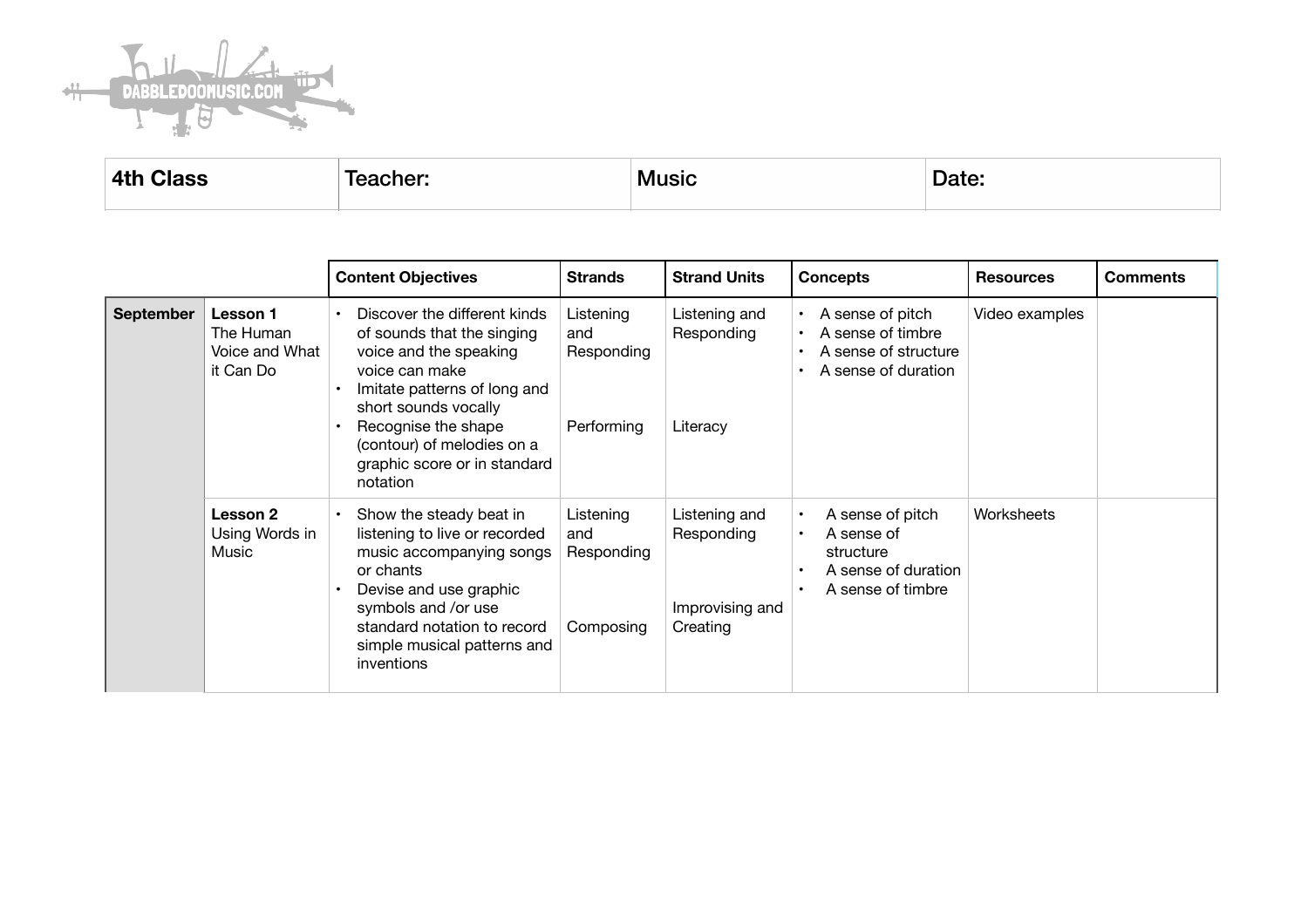|                |                                                     | <b>Content Objectives</b>                                                                                                                                                                                                                                                                              | <b>Strands</b>                                                   | <b>Strand Units</b>                                                           | <b>Concepts</b>                                                                           | <b>Resources</b>      | <b>Comments</b> |
|----------------|-----------------------------------------------------|--------------------------------------------------------------------------------------------------------------------------------------------------------------------------------------------------------------------------------------------------------------------------------------------------------|------------------------------------------------------------------|-------------------------------------------------------------------------------|-------------------------------------------------------------------------------------------|-----------------------|-----------------|
|                | Lesson 3<br>The Sounds in<br>a Story                | Select different kinds of<br>sounds to portray a<br>character, a sequence of<br>events or an atmosphere in<br>sound stories<br>Devise and use graphic<br>symbols and /or use<br>standard notation to record<br>simple musical patterns and<br>inventions<br>Record compositions on<br>electronic media | Composing<br>Composing                                           | Improvising and<br>Creating<br>Talking about<br>and recording<br>Compositions | A sense of pitch<br>A sense of timbre<br>A sense of duration                              | Worksheet             |                 |
|                | Lesson 4<br>Using<br>Instruments                    | Discover different ways of<br>playing percussion and<br>melodic instruments<br>Invent and perform simple<br>musical pieces that show a<br>developing awareness of<br>musical elements                                                                                                                  | Performing<br>Composing                                          | Playing<br>Instruments<br>Improvising and<br>Creating                         | A sense of<br>structure<br>A sense of duration<br>A sense of timbre<br>A sense of texture | The Clock<br>resource |                 |
| <b>October</b> | Lesson 5<br>Making<br>Instruments<br>with Ed Devane | Explore ways of making<br>sounds using manufactured<br>and home-made<br>instruments<br>Describe initial reaction to,<br>or feelings about, his/her<br>compositions and the<br>compositions of others,<br>giving preferences                                                                            | Listening<br>and<br>Responding<br>Listening<br>and<br>Responding | Exploring<br>Sounds<br>Listening and<br>Responding                            | A sense of<br>structure<br>A sense of duration<br>A sense of timbre<br>A sense of texture | The Clock<br>resource |                 |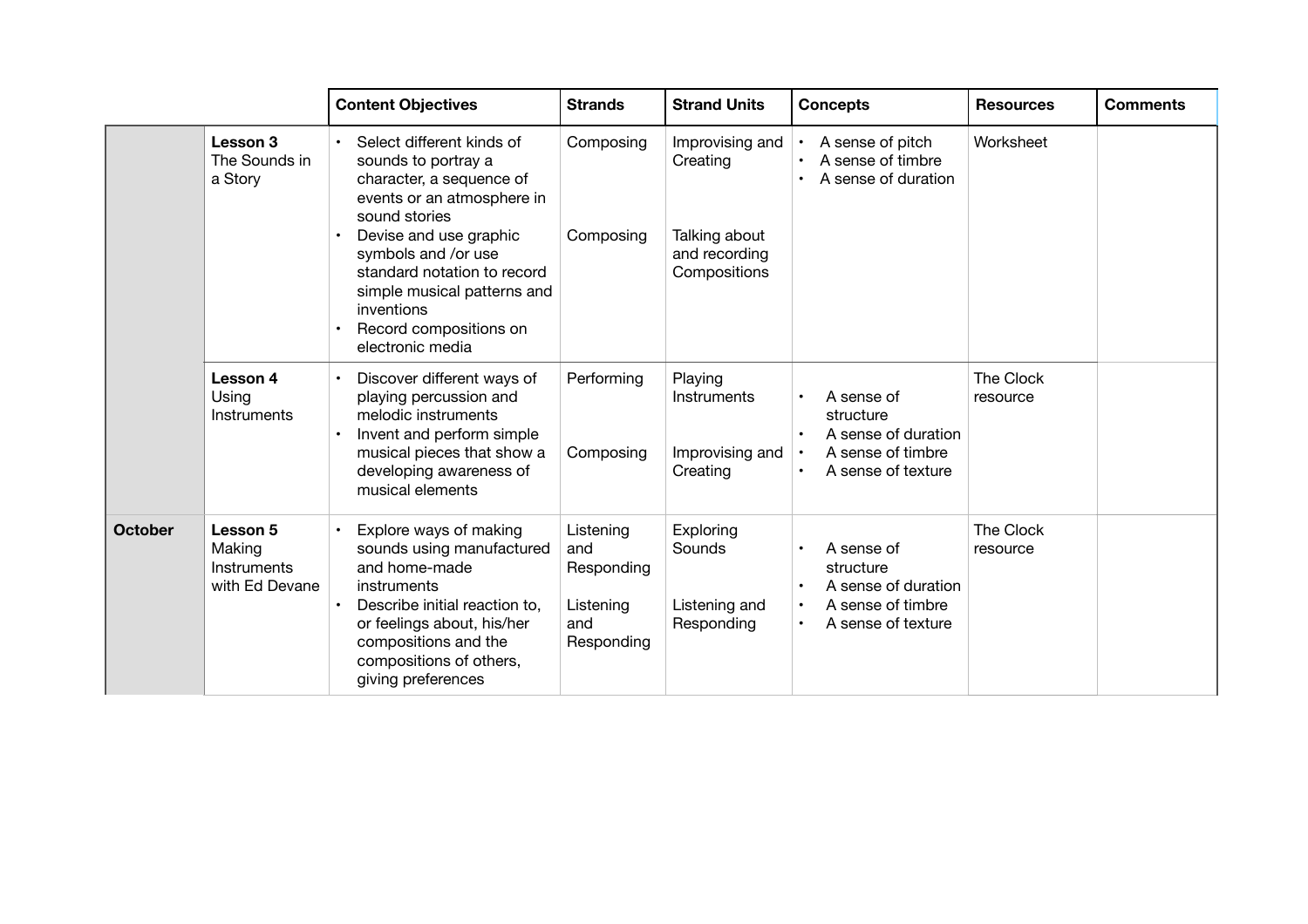|                 |                                                          | <b>Content Objectives</b>                                                                                                                                                                                                                                            | <b>Strands</b>          | <b>Strand Units</b>                                   | <b>Concepts</b>                                                                           | <b>Resources</b>        | <b>Comments</b> |
|-----------------|----------------------------------------------------------|----------------------------------------------------------------------------------------------------------------------------------------------------------------------------------------------------------------------------------------------------------------------|-------------------------|-------------------------------------------------------|-------------------------------------------------------------------------------------------|-------------------------|-----------------|
|                 | Lesson 6<br>School Walk -<br>Composition                 | Select different kinds of<br>sounds to portray a<br>character, a sequence of<br>events or an atmosphere in<br>sound stories To recognise<br>connections between<br>sounds and visuals<br>Discover different ways of<br>playing percussion and<br>melodic instruments | Composing<br>Performing | Improvising and<br>Creating<br>Playing<br>Instruments | A sense of<br>structure<br>A sense of duration<br>A sense of timbre<br>A sense of texture | Video Examples          |                 |
|                 | <b>Lesson 7</b><br>Song -<br>Halloween<br>Songs          | Sing from memory a<br>widening repertoire of<br>songs with increasing vocal<br>control, confidence and<br>expression<br>Show greater control of<br>pulse (steady beat) and<br>tempo while singing<br>wellknown tunes                                                 | Performing              | Song Singing                                          | A sense of pitch<br>A sense of structure<br>A sense of duration<br>A senes of rhythm      | Worksheets              |                 |
| <b>November</b> | Lesson 8<br>Chance Cards<br>for Classroom<br>Performance | Discover different ways of<br>playing percussion and<br>melodic instruments<br>Invent and perform simple<br>musical pieces that show a<br>developing awareness of<br>musical elements                                                                                | Performing<br>Composing | Playing<br>Instruments<br>Improvising and<br>Creating | A sense of pitch<br>A sense of structure<br>A sense of duration<br>A senes of rhythm      | Worksheets<br>The Clock |                 |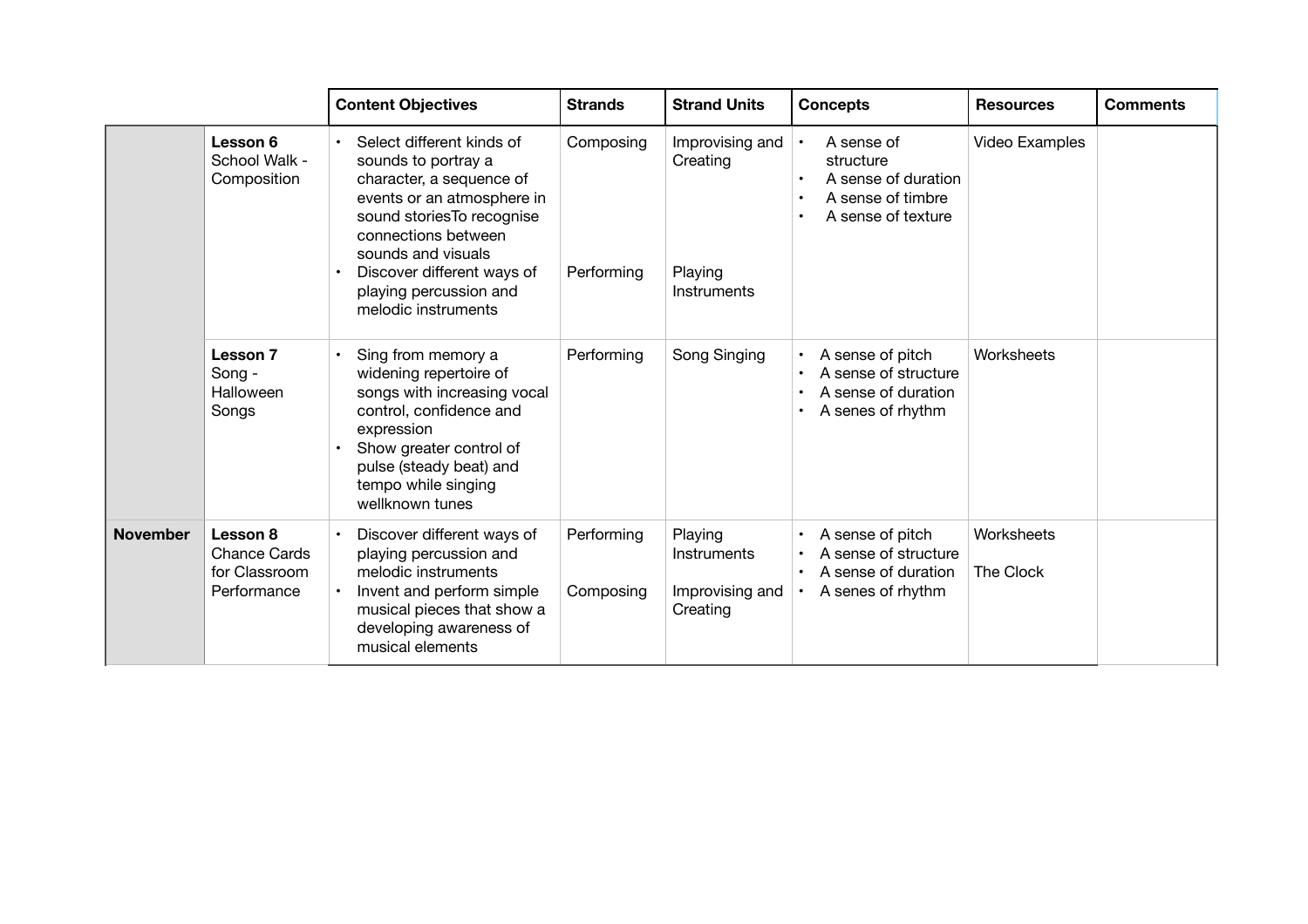|                                                       | <b>Content Objectives</b>                                                                                                                                                                                                                                                                                                | <b>Strands</b>                                           | <b>Strand Units</b>                                                                                            | <b>Concepts</b>                                                                           | <b>Resources</b>      | <b>Comments</b> |
|-------------------------------------------------------|--------------------------------------------------------------------------------------------------------------------------------------------------------------------------------------------------------------------------------------------------------------------------------------------------------------------------|----------------------------------------------------------|----------------------------------------------------------------------------------------------------------------|-------------------------------------------------------------------------------------------|-----------------------|-----------------|
| Lesson 9<br>The Clock -<br><b>Three Parts</b>         | Discover different ways of<br>playing percussion and<br>melodic instruments<br>Devise and use graphic<br>symbols and /or use<br>standard notation to record<br>simple musical patterns and<br>inventions<br>Invent and perform simple<br>musical pieces that show a<br>developing awareness of<br>musical elements       | Performing<br>Composing<br>Composing                     | Playing<br>Instruments<br><b>Talking About</b><br>and Recording<br>Compositions<br>Improvising and<br>Creating | A sense of<br>structure<br>A sense of duration<br>A sense of timbre<br>A sense of texture | The Clock<br>resource |                 |
| Lesson 10<br>Compose a<br>Film Score                  | Explore how the tone<br>colours of suitable<br>instruments can suggest<br>various sounds and sound<br>pictures<br>Select different kinds of<br>sounds to portray a<br>character, a sequence of<br>events or an atmosphere in<br>sound stories<br>Describe and discuss his/<br>her work and the work of<br>other children | Listening<br>and<br>Responding<br>Composing<br>Composing | Exploring<br>Sounds<br>Improvising and<br>Creating<br>Talking about<br>and recording<br>compositions           | A sense of<br>structure<br>A sense of duration<br>A sense of timbre<br>A sense of texture | Video Examples        |                 |
| Lesson 11<br>Song - The<br>Bare<br><b>Nessecities</b> | Sing from memory a<br>widening repertoire of<br>songs with increasing vocal<br>control, confidence and<br>expression<br>Perform familiar songs with<br>increasing understanding<br>and control of pitch<br>(accurate intervals) and<br>extended vocal range                                                              | Performing                                               | Song Singing                                                                                                   | A sense of pitch<br>A sense of structure<br>A sense of duration<br>A senes of rhythm      | Video and Lyrics      |                 |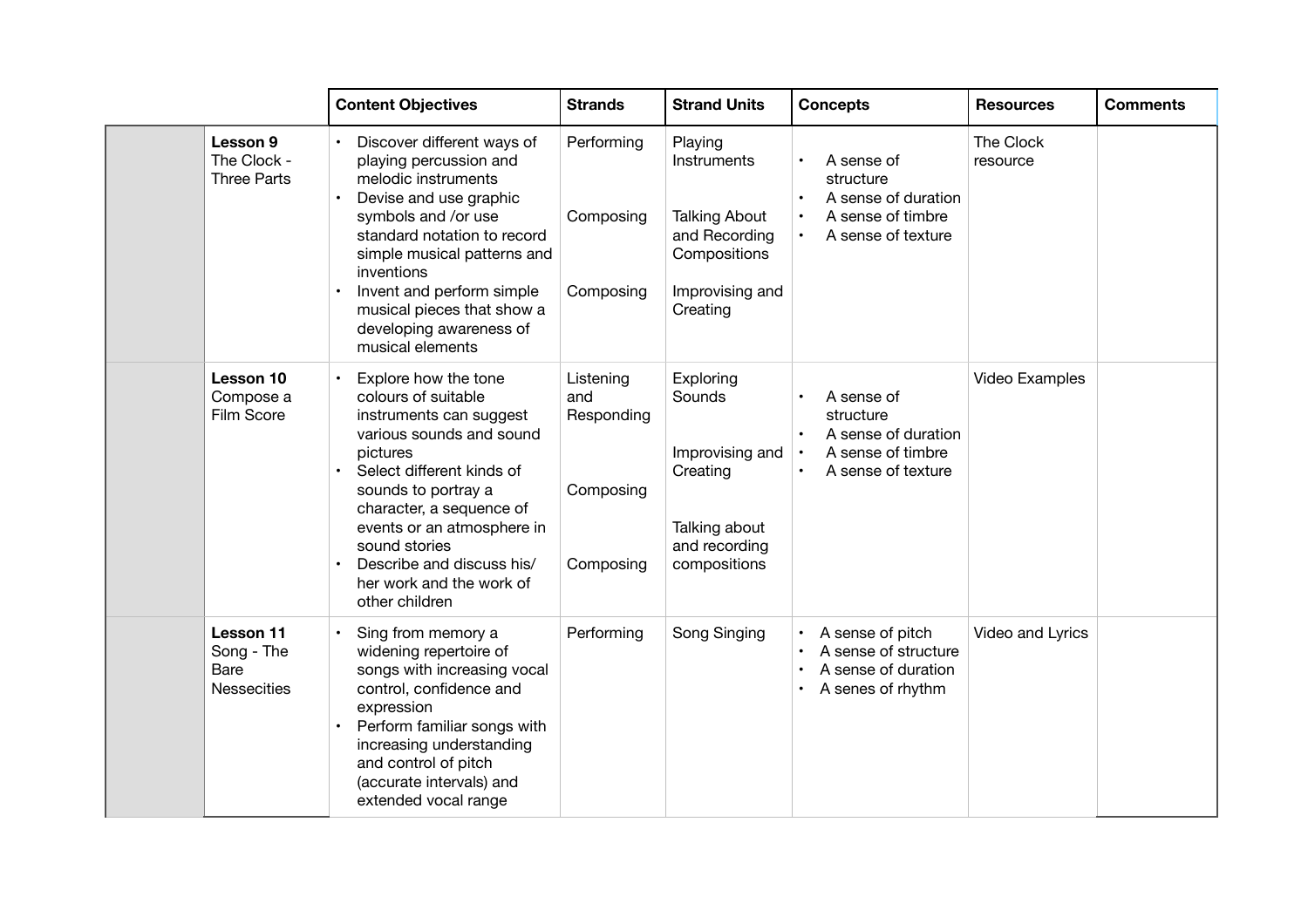|                 |                                                                   | <b>Content Objectives</b>                                                                                                                                                                                                                                                                                                                                       | <b>Strands</b>                                                                | <b>Strand Units</b>                                                                                               | <b>Concepts</b>                                                                               | <b>Resources</b>                        | <b>Comments</b> |
|-----------------|-------------------------------------------------------------------|-----------------------------------------------------------------------------------------------------------------------------------------------------------------------------------------------------------------------------------------------------------------------------------------------------------------------------------------------------------------|-------------------------------------------------------------------------------|-------------------------------------------------------------------------------------------------------------------|-----------------------------------------------------------------------------------------------|-----------------------------------------|-----------------|
| <b>December</b> | <b>Lesson 12</b><br><b>Winter Music</b><br>with The<br>Chieftains | Listen to and describe<br>music in various styles and<br>genres, including familiar<br>excerpts, recognising its<br>function and historical<br>context where appropriate                                                                                                                                                                                        | Listening<br>and<br>responding                                                | Listening and<br>responding                                                                                       | A sense of timbre<br>A sense of<br>dynamics<br>A sense of duration<br>A sense of<br>structure | Listening<br>examples                   |                 |
|                 | Lesson 13<br>Blues Music -<br><b>Blue Christmas</b>               | Listen to and describe<br>music in various styles and<br>genres, including familiar<br>excerpts, recognising its<br>function and historical<br>context where appropriate<br>Invent and perform simple<br>musical pieces that show a<br>developing awareness of<br>musical elements<br>Recognise strong and weak<br>beats, illustrating them<br>through gestures | Listening<br>and<br>Responding<br>Composing<br>Listening<br>and<br>Responding | Listening and<br>Responding to<br>Music<br>Improvising and<br>Creating<br>Listening and<br>Responding to<br>Music | A sense of pulse<br>a sense of tempo<br>A sense of timbre<br>A sense of rhythm                | Video Resource<br>Listening<br>examples |                 |
|                 | Lesson 14<br>Christmas<br>Songs                                   | Sing from memory a<br>widening repertoire of<br>songs with increasing vocal<br>control, confidence and<br>expression<br>Show greater control of<br>pulse (steady beat) and<br>tempo while singing<br>wellknown tunes<br>Identify and define the<br>rhythm patterns of well<br>known songs and chants                                                            | Performing<br>Performing                                                      | Song Singing<br>Literacy                                                                                          | A sense of pitch<br>A sense of structure<br>A sense of duration<br>A senes of rhythm          | Video and Lyrics                        |                 |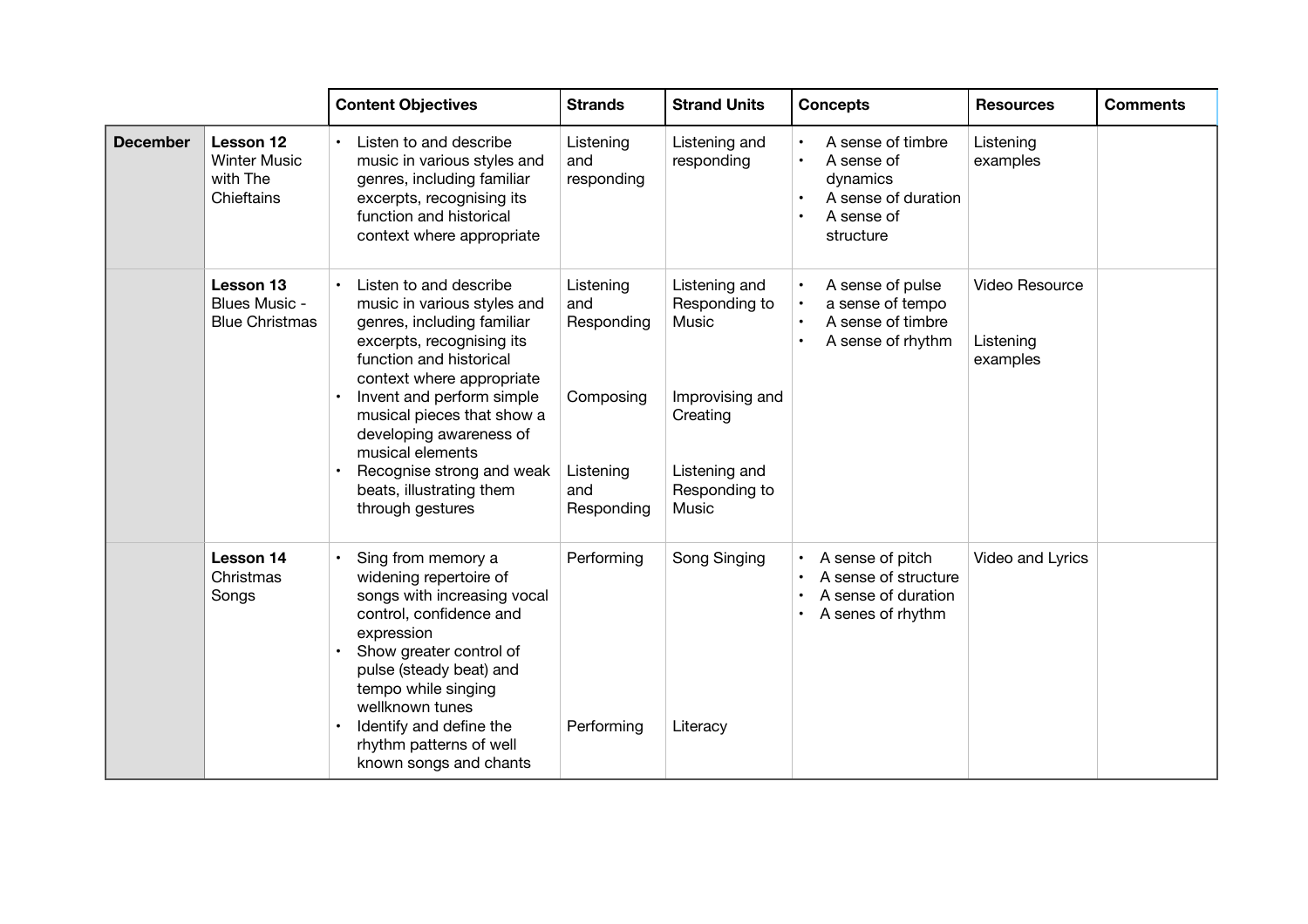|                |                                         | <b>Content Objectives</b>                                                                                                                                                                                                                                                                                     | <b>Strands</b>                               | <b>Strand Units</b>                                                                              | <b>Concepts</b>                                                                            | <b>Resources</b> | <b>Comments</b> |
|----------------|-----------------------------------------|---------------------------------------------------------------------------------------------------------------------------------------------------------------------------------------------------------------------------------------------------------------------------------------------------------------|----------------------------------------------|--------------------------------------------------------------------------------------------------|--------------------------------------------------------------------------------------------|------------------|-----------------|
| <b>January</b> | Lesson 15<br>Find the Pulse             | Differentiate between<br>steady beat and music<br>without a strong beat<br>Show the steady beat in<br>listening to live or recorded<br>music accompanying songs<br>or chants<br>Respond appropriately to<br>obviously different sections<br>in a piece                                                        | Listening<br>and<br>Responding               | Listening and<br>responding to<br>music.                                                         | A sense of pulse<br>A sense of style<br>A sense of tempo                                   | Video examples   |                 |
|                | Lesson 16<br>Body<br>Percussion         | Recognise strong and weak<br>beats, illustrating them<br>through gestures<br>Discover ways of making<br>sounds using body<br>percussion, in pairs and<br>small groups<br>Discover different ways of<br>playing percussion and<br>melodic instruments                                                          | Listening<br>and<br>Responding<br>Performing | Listening and<br>responding to<br>music.<br>Exploring<br>Sounds<br>Playing<br><b>Instruments</b> | A sense of pulse<br>A sense of style<br>A sense of tempo<br>$\bullet$<br>A sense of rhythm | video examples   |                 |
|                | <b>Lesson 17</b><br>Rhythm with<br>Igor | Use percussion instruments<br>to show the beat or rhythm<br>in accompanying songs or<br>rhythmic chants<br>Identify and describe the<br>tempo of music as fast or<br>slow or getting faster or<br>slower<br>Show the steady beat in<br>listening to live or recorded<br>music accompanying songs<br>or chants | Performing<br>Listening<br>and<br>Responding | Playing<br><b>Instruments</b><br>Listening and<br>Responding                                     | A sense of pulse<br>a sense of tempo<br>A sense of timbre<br>A sense of rhythm             | Igor resource    |                 |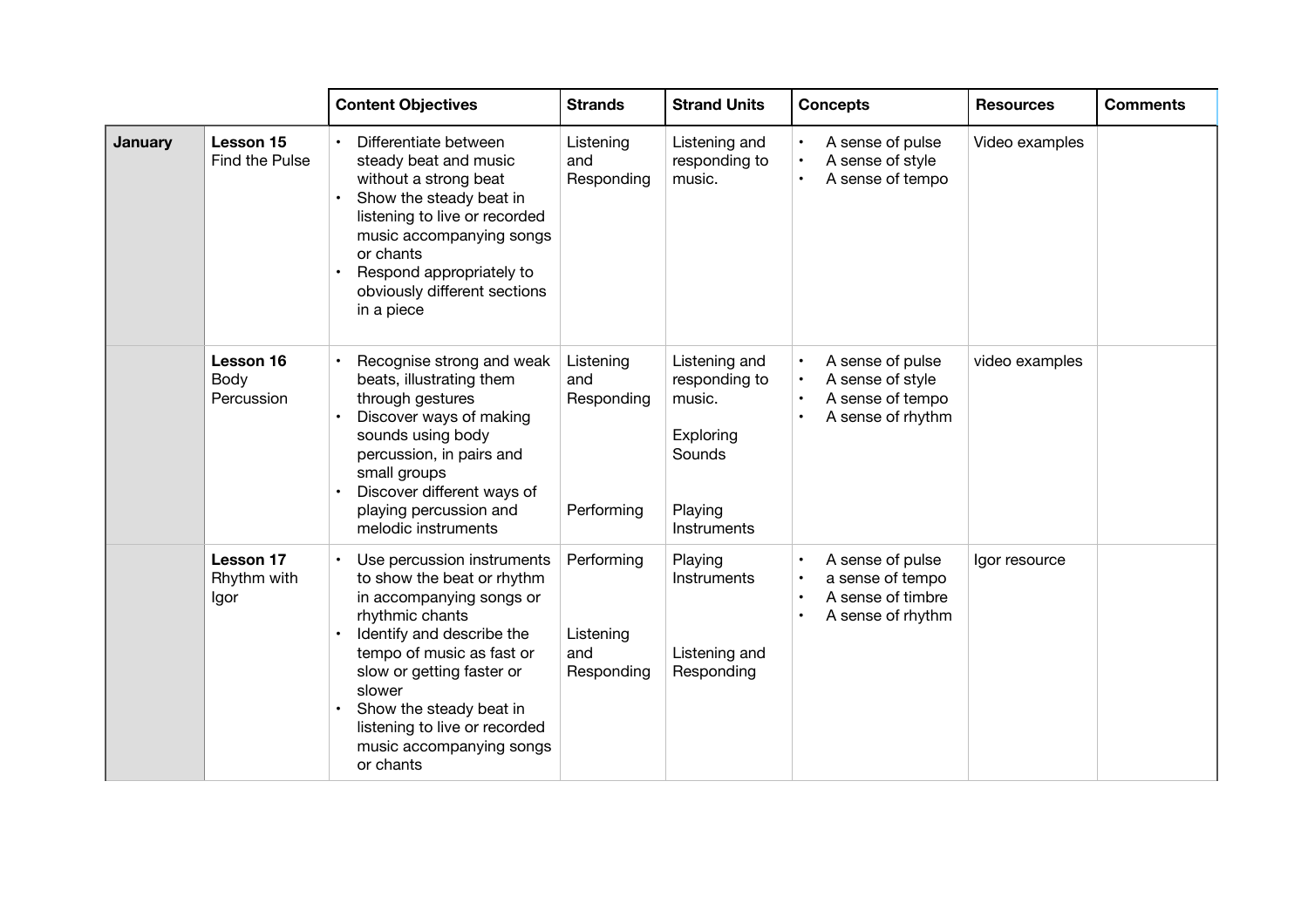|                 |                                              | <b>Content Objectives</b>                                                                                                                                                                                                                                                                   | <b>Strands</b>                               | <b>Strand Units</b>                                   | <b>Concepts</b>                                                                         | <b>Resources</b>                    | <b>Comments</b> |
|-----------------|----------------------------------------------|---------------------------------------------------------------------------------------------------------------------------------------------------------------------------------------------------------------------------------------------------------------------------------------------|----------------------------------------------|-------------------------------------------------------|-----------------------------------------------------------------------------------------|-------------------------------------|-----------------|
|                 | Lesson 18<br>Compose with<br>Igor            | Use percussion instruments<br>to show the beat or rhythm<br>in accompanying songs or<br>rhythmic chants<br>Invent and perform simple<br>musical pieces that show a<br>developing awareness of<br>musical elements                                                                           | Performing<br>Composing                      | Playing<br>Instruments<br>Improvising and<br>Creating | A sense of pulse<br>A sense of<br>structure<br>A sense of timbre<br>A sense of duration | Igor Resource<br>Worksheet          |                 |
| <b>February</b> | Lesson 19<br>Perform With<br>Igor            | Use percussion instruments<br>to show the beat or rhythm<br>in accompanying songs or<br>rhythmic chants<br>Identify and describe the<br>tempo of music as fast or<br>slow or getting faster or<br>slower<br>Distinguish between sounds<br>of different duration while<br>listening to music | Performing<br>Listening<br>and<br>Responding | Playing<br>Instruments<br>Listening and<br>Responding | A sense of pulse<br>A sense of tempo<br>A sense of timbre<br>A sense of rhythm          | Igor resource                       |                 |
|                 | Lesson 20<br>Artist Profile -<br>Nina Simone | Listen to and describe<br>music in various styles and<br>genres, including familiar<br>excerpts, recognising its<br>function and historical<br>context where appropriate<br>Respond appropriately to<br>obviously different sections<br>in a piece                                          | Listening<br>and<br>responding               | Listening and<br>responding                           | A sense of timbre<br>A sense of duration<br>A sense of<br>structure                     | Listening<br>Examples<br>Worksheets |                 |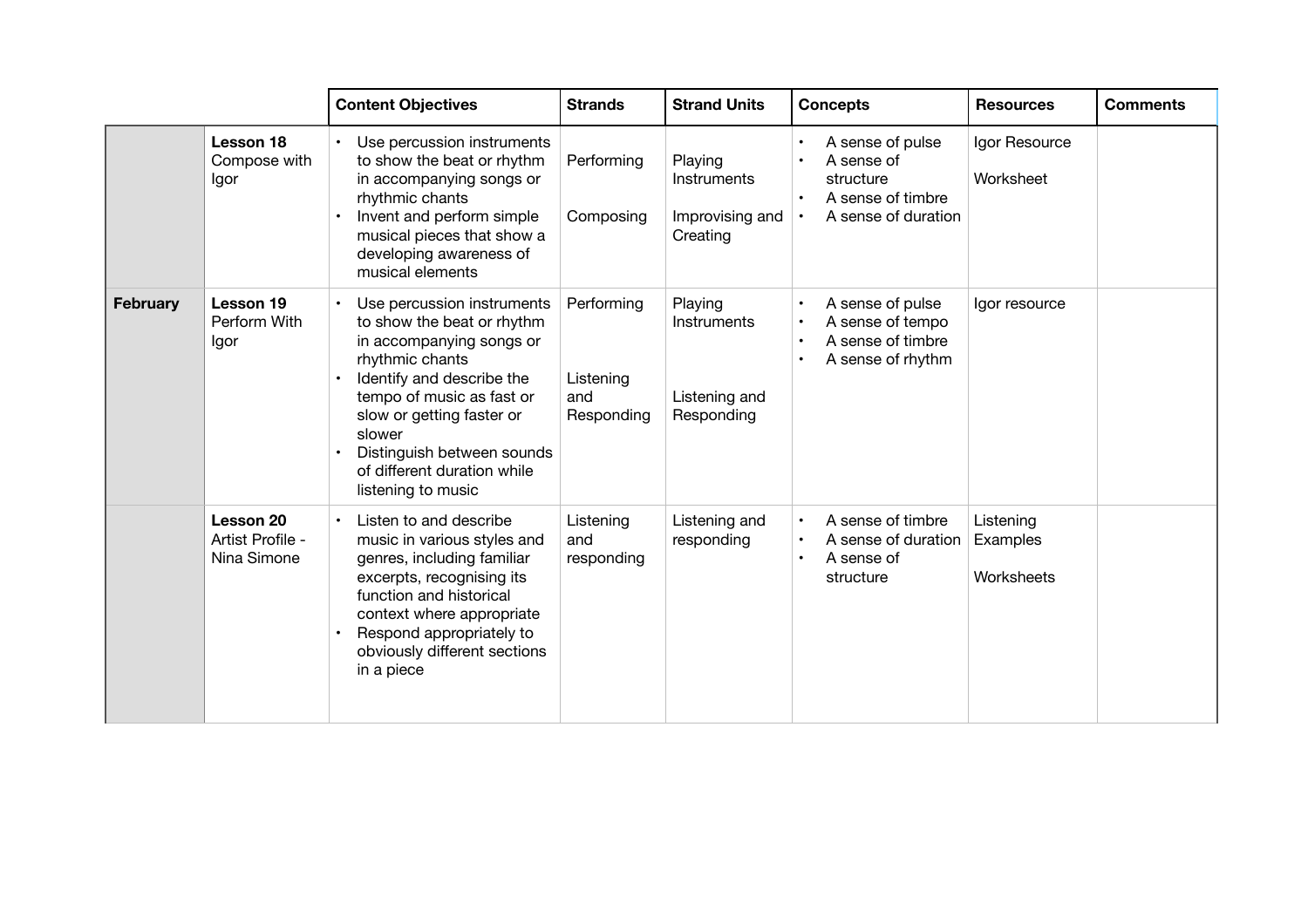|              |                                                 | <b>Content Objectives</b>                                                                                                                                                                                                                                   | <b>Strands</b>                                                   | <b>Strand Units</b>                                                                | <b>Concepts</b>                                                                      | <b>Resources</b>            | <b>Comments</b> |
|--------------|-------------------------------------------------|-------------------------------------------------------------------------------------------------------------------------------------------------------------------------------------------------------------------------------------------------------------|------------------------------------------------------------------|------------------------------------------------------------------------------------|--------------------------------------------------------------------------------------|-----------------------------|-----------------|
|              | Lesson 21<br><b>Music Notation</b><br>with Igor | Use standard symbols to<br>notate simple rhythm and<br>pitch<br>Recognise and use some<br>standard symbols to notate<br>metre (time) and rhythm                                                                                                             | Performing                                                       | Literacy                                                                           | A sense of pitch<br>A sense of pulse<br>A sense of duration<br>A sense of style      | Igor Resource<br>Worksheets |                 |
| <b>March</b> | Lesson 22<br>Irish Music and<br>Instruments     | Listen to and describe<br>music in various styles and<br>genres, including familiar<br>excerpts, recognising its<br>function and historical<br>context where appropriate<br>Recognise strong and weak<br>beats, illustrating them<br>through gestures       | Listening<br>and<br>Responding<br>Listening<br>and<br>Responding | Listening and<br>Responding to<br>Music<br>Listening and<br>Responding to<br>Music | A sense of pulse<br>A sense of tempo<br>A sense of timbre<br>A sense of rhythm       | Listening<br>examples       |                 |
|              | Lesson 23<br>Song - Baidin<br>Phelimi           | Sing from memory a<br>widening repertoire of<br>songs with increasing vocal<br>control, confidence and<br>expression<br>Perform familiar songs with<br>increasing understanding<br>and control of pitch<br>(accurate intervals) and<br>extended vocal range | Performing                                                       | Song Singing                                                                       | A sense of pitch<br>A sense of structure<br>A sense of duration<br>A senes of rhythm | Video and Lyrics            |                 |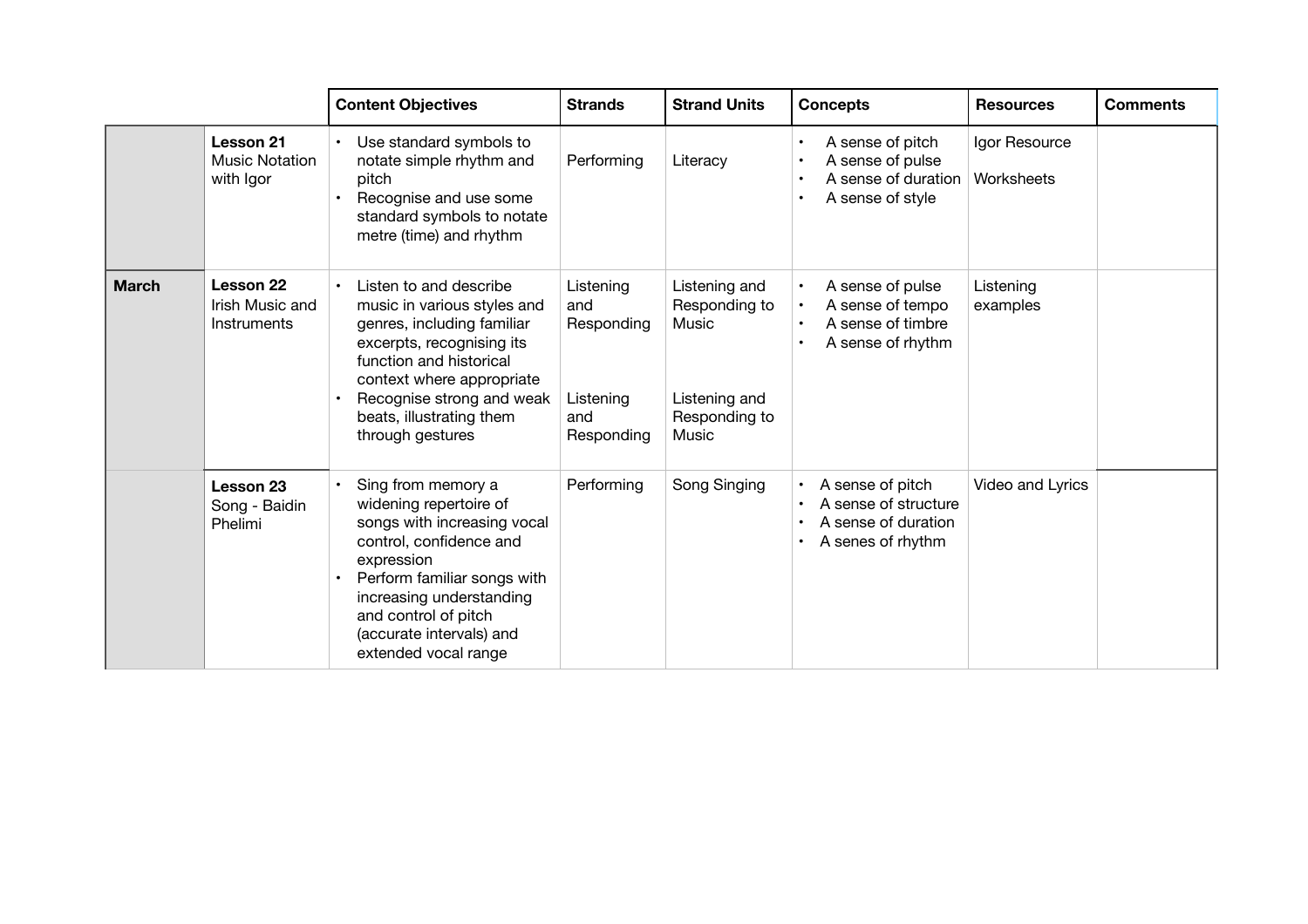|              |                                          | <b>Content Objectives</b>                                                                                                                                                                                                                                                                                              | <b>Strands</b>                 | <b>Strand Units</b>         | <b>Concepts</b>                                                                               | <b>Resources</b>                    | <b>Comments</b> |
|--------------|------------------------------------------|------------------------------------------------------------------------------------------------------------------------------------------------------------------------------------------------------------------------------------------------------------------------------------------------------------------------|--------------------------------|-----------------------------|-----------------------------------------------------------------------------------------------|-------------------------------------|-----------------|
|              | Lesson 24<br>Artist Profile -<br>Planxty | Listen to and describe<br>$\bullet$<br>music in various styles and<br>genres, including familiar<br>excerpts, recognising its<br>function and historical<br>context where appropriate<br>Respond appropriately to<br>obviously different sections<br>in a piece                                                        | Listening<br>and<br>responding | Listening and<br>responding | A sense of timbre<br>A sense of duration<br>A sense of<br>structure                           | Listening<br>Examples<br>Worksheets |                 |
|              | Lesson 25<br>The Irish Harp              | Listen to and describe<br>music in various styles and<br>genres, including familiar<br>excerpts, recognising its<br>function and historical<br>context where appropriate<br>Experience six-eight time<br>$\bullet$<br>time<br>Discover two-beat time and<br>three-beat time by using<br>gestures to accompany<br>music | Listening<br>and<br>responding | Listening and<br>responding | A sense of timbre<br>A sense of<br>dynamics<br>A sense of duration<br>A sense of<br>structure | Video Examples<br>Worksheets        |                 |
| <b>April</b> | Lesson 26<br>Artist Profile -<br>Sigrid  | Listen to and describe<br>music in various styles and<br>genres, including familiar<br>excerpts, recognising its<br>function and historical<br>context where appropriate<br>Respond appropriately to<br>obviously different sections<br>in a piece                                                                     | Listening<br>and<br>responding | Listening and<br>responding | A sense of timbre<br>A sense of<br>dynamics<br>A sense of duration<br>A sense of<br>structure | Listening<br>Examples<br>Worksheets |                 |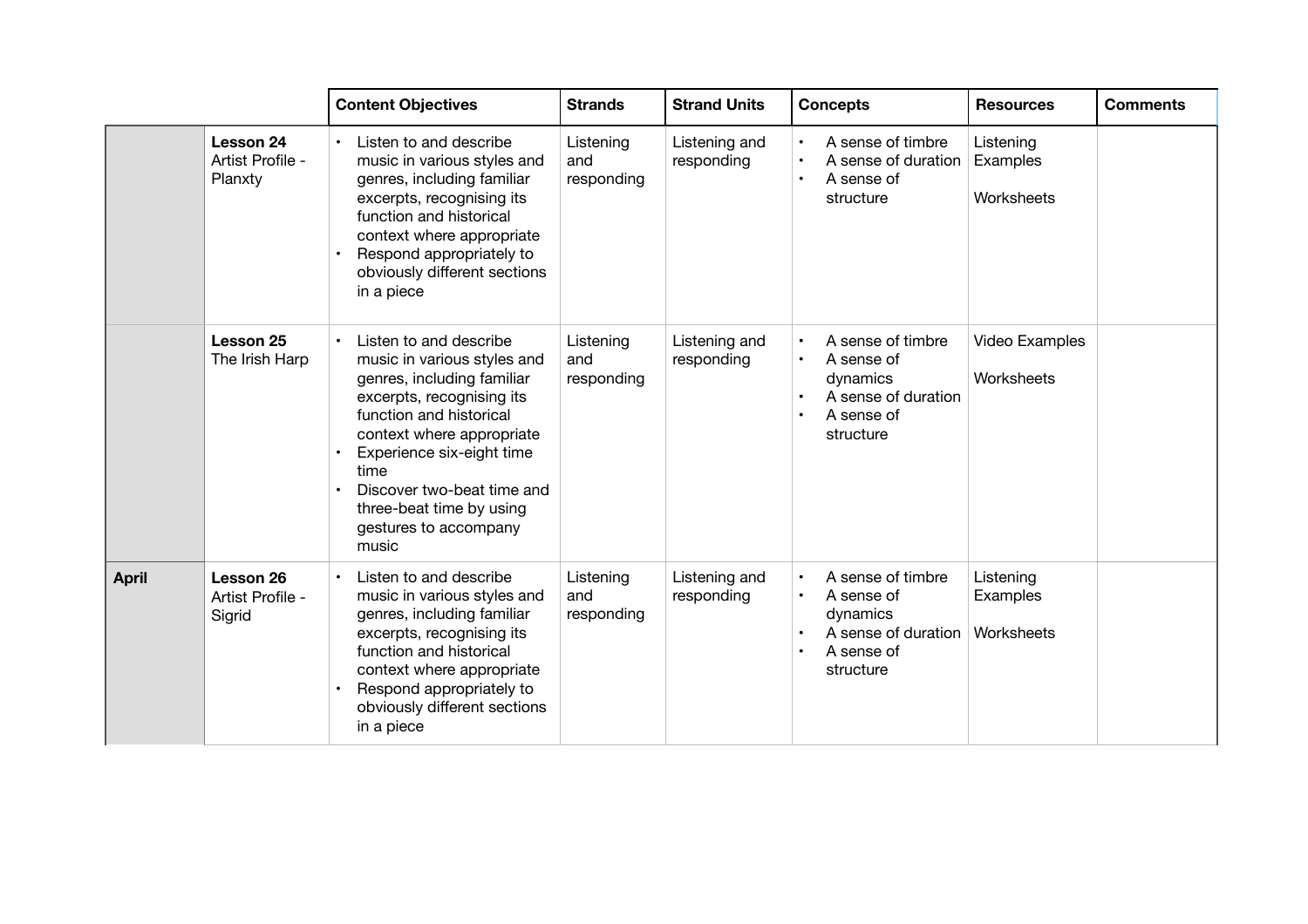|            |                                             | <b>Content Objectives</b>                                                                                                                                                                                                                                                                                         | <b>Strands</b> | <b>Strand Units</b>      | <b>Concepts</b>                                                                      | <b>Resources</b>      | <b>Comments</b> |
|------------|---------------------------------------------|-------------------------------------------------------------------------------------------------------------------------------------------------------------------------------------------------------------------------------------------------------------------------------------------------------------------|----------------|--------------------------|--------------------------------------------------------------------------------------|-----------------------|-----------------|
|            | Lesson 27<br>Earth Day -<br>Joni Mitchel    | • Perform familiar songs with<br>increasing awareness of<br>dynamics, phrasing<br>(appropriate breaks in the<br>music) and expression<br>Notice differences between<br>the sections of songs in<br>various forms<br>Recognise the shape<br>(contour) of melodies on a<br>graphic score or in standard<br>notation | Performing     | Song Singing<br>Literacy | A sense of pitch<br>A sense of pulse<br>A sense of style<br>A sense of<br>structure  | Listening<br>Examples |                 |
|            | Lesson 28<br>Song - Funga<br>Alafia         | Sing from memory a<br>widening repertoire of<br>songs with increasing vocal<br>control, confidence and<br>expression<br>Perform familiar songs with<br>increasing understanding<br>and control of pitch<br>(accurate intervals) and<br>extended vocal range                                                       | Performing     | Song Singing             | A sense of pitch<br>A sense of structure<br>A sense of duration<br>A senes of rhythm | Video and Lyrics      |                 |
| <b>May</b> | Lesson 29<br>Singing with 5<br><b>Notes</b> | Perform familiar songs with<br>increasing awareness of<br>dynamics, phrasing<br>(appropriate breaks in the<br>music) and expression<br>Notice differences between<br>the sections of songs in<br>various forms<br>Recognise the shape<br>(contour) of melodies on a<br>graphic score or in standard<br>notation   | Performing     | Song Singing<br>Literacy | A sense of pitch<br>A sense of pulse<br>A sense of style<br>A sense of<br>structure  | Jazz Cat<br>resource  |                 |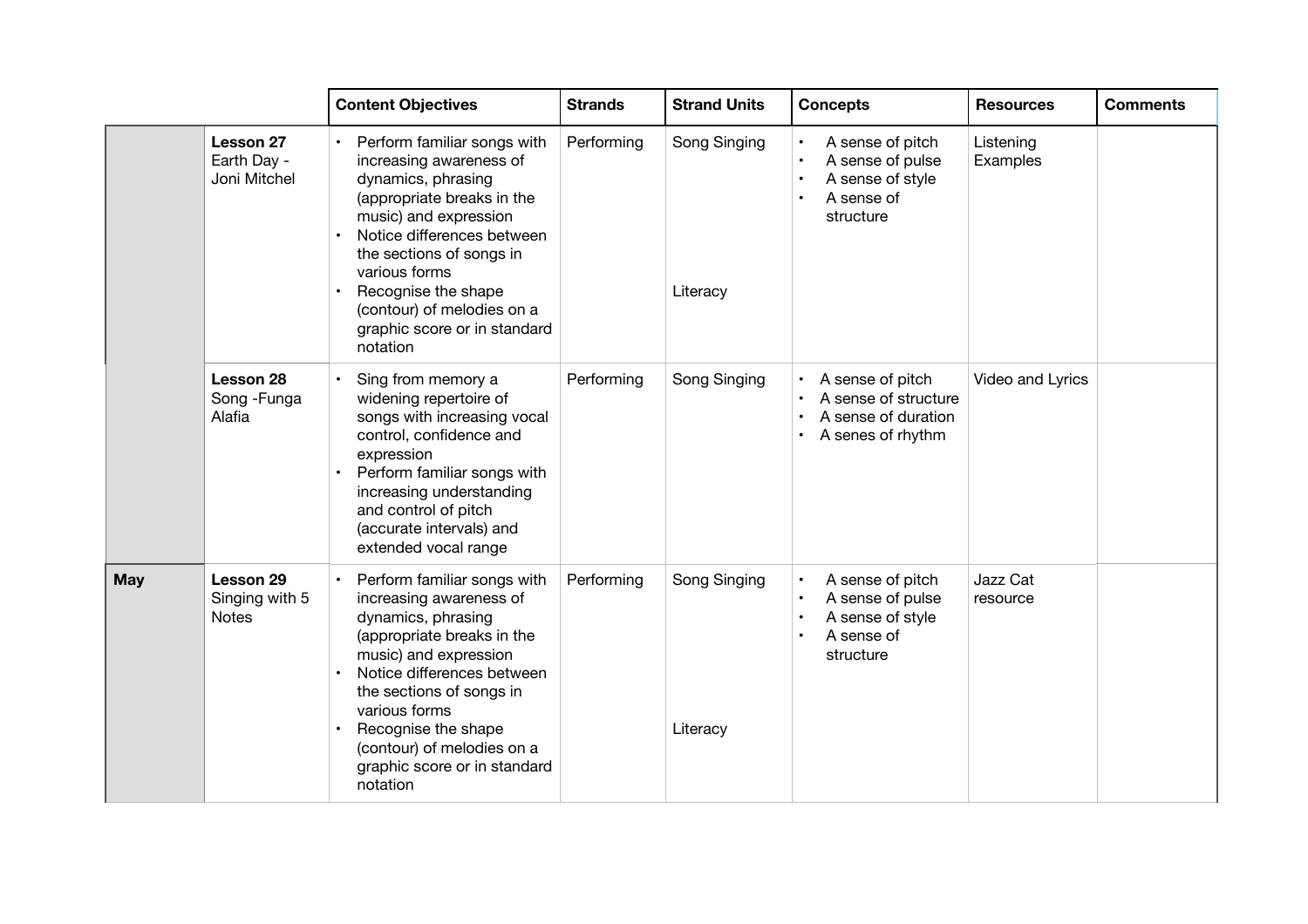|                                           | <b>Content Objectives</b>                                                                                                                                                                                                                                                                                       | <b>Strands</b>                               | <b>Strand Units</b>                                     | <b>Concepts</b>                                                                               | <b>Resources</b>     | <b>Comments</b> |
|-------------------------------------------|-----------------------------------------------------------------------------------------------------------------------------------------------------------------------------------------------------------------------------------------------------------------------------------------------------------------|----------------------------------------------|---------------------------------------------------------|-----------------------------------------------------------------------------------------------|----------------------|-----------------|
| Lesson 30<br>Song - Yellow<br><b>Bird</b> | Sing from memory a<br>widening repertoire of<br>songs with increasing vocal<br>control, confidence and<br>expression<br>Perform familiar songs with<br>increasing understanding<br>and control of pitch<br>(accurate intervals) and<br>extended vocal range                                                     | Performing                                   | Song Singing                                            | A sense of pitch<br>A sense of structure<br>A sense of duration<br>A senes of rhythm          | Video and Lyrics     |                 |
| Lesson 31<br>Singing the<br>Major Scale   | Perform familiar songs with<br>increasing awareness of<br>dynamics, phrasing<br>(appropriate breaks in the<br>music) and expression<br>Notice differences between<br>the sections of songs in<br>various forms<br>Recognise the shape<br>(contour) of melodies on a<br>graphic score or in standard<br>notation | Performing                                   | Song Singing<br>Literacy                                | A sense of pitch<br>A sense of pulse<br>A sense of style<br>A sense of<br>structure           | Jazz Cat<br>resource |                 |
| Lesson 32<br>Irish Artist<br>-Anna Mieke  | Describe initial reaction to,<br>or feelings about, his/her<br>compositions and the<br>compositions of others,<br>giving preferences<br>Perform familiar songs with<br>increasing understanding<br>and control of pitch<br>(accurate intervals) and<br>extended vocal range                                     | Listening<br>and<br>responding<br>Performing | Listening and<br>responding to<br>Music<br>Song Singing | A sense of timbre<br>A sense of<br>dynamics<br>A sense of duration<br>A sense of<br>structure | Video Examples       |                 |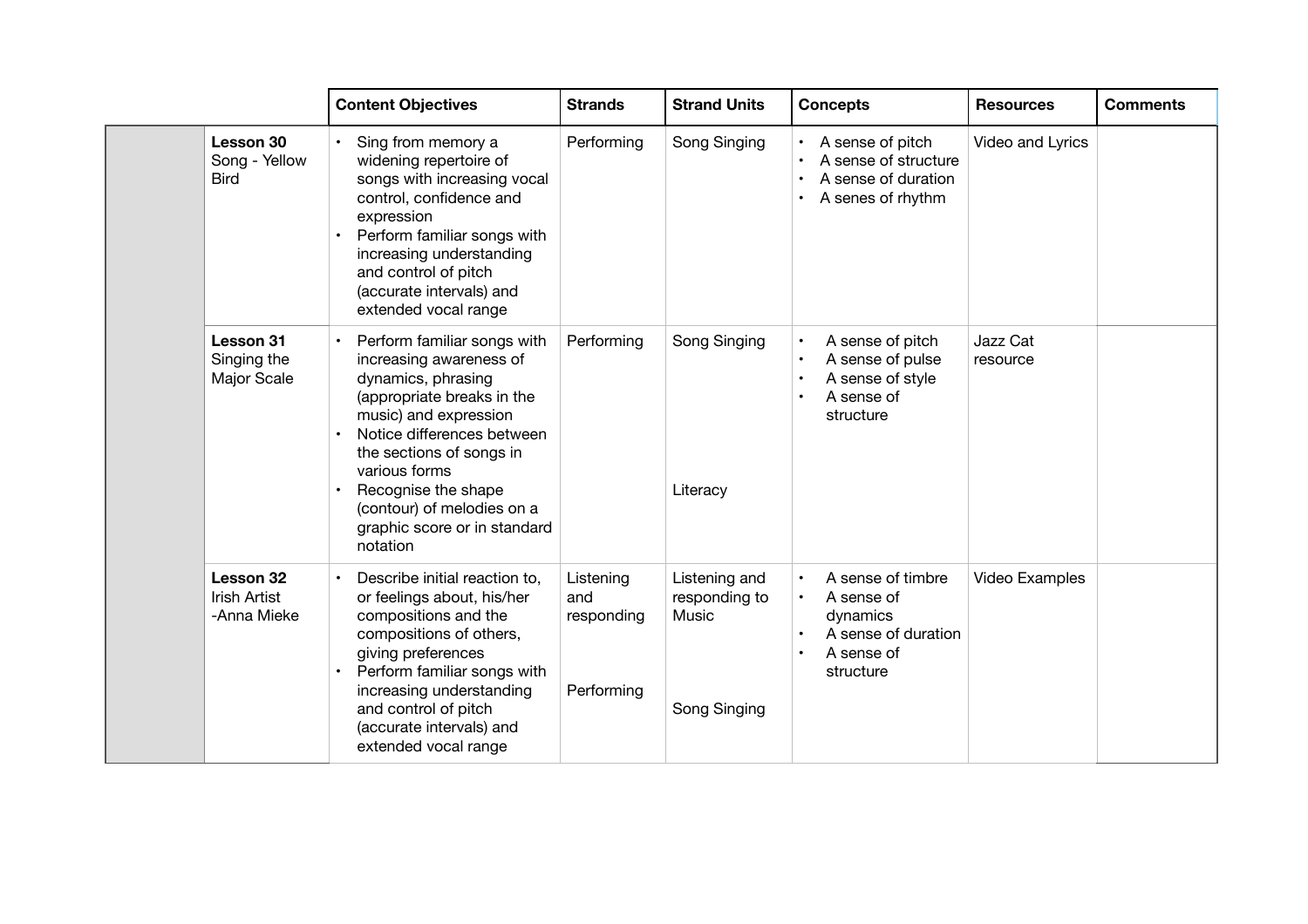|      |                                                          | <b>Content Objectives</b>                                                                                                                                                                                                           | <b>Strands</b>                                                                        | <b>Strand Units</b>                                                   | <b>Concepts</b>                                                                                              | <b>Resources</b>                                   | <b>Comments</b> |
|------|----------------------------------------------------------|-------------------------------------------------------------------------------------------------------------------------------------------------------------------------------------------------------------------------------------|---------------------------------------------------------------------------------------|-----------------------------------------------------------------------|--------------------------------------------------------------------------------------------------------------|----------------------------------------------------|-----------------|
| June | Lesson 33<br>Artist Profile -<br>U <sub>2</sub>          | Listen to and describe<br>music in various styles and<br>genres, including familiar<br>excerpts, recognising its<br>function and historical<br>context where appropriate                                                            | Listening<br>and<br>responding                                                        | Listening and<br>responding to<br>Music                               | A sense of pitch<br>A sense of structure<br>A sense of duration<br>A senes of rhythm                         | Video and Lyrics                                   |                 |
|      |                                                          | Show greater control of<br>pulse (steady beat) and<br>tempo while singing<br>wellknown tunes<br>Perform familiar songs with<br>increasing understanding<br>and control of pitch<br>(accurate intervals) and<br>extended vocal range | Performing<br>Performing                                                              | Song Singing<br>Song Singing                                          |                                                                                                              |                                                    |                 |
|      | Lesson 34<br><b>Create Your</b><br>Own Music<br>Festival | Recognise and sing familiar<br>songs and melodies from<br>other sources<br>Talk about pieces of music,<br>giving preferences and<br>illustrate responses in a<br>variety of ways<br>Play simple percussion<br>instruments           | Performing<br>Listening and<br>Responding<br>Play simple<br>percussion<br>instruments | Song Singing<br>Listening and<br>Responding<br>Playing<br>Instruments | A sense of pitch<br>A sense of<br>structure<br>A sense of duration<br>A sense of Rhythm<br>A sense of timbre | Worksheets<br>Folk songs<br>Pop songs<br>Playlists |                 |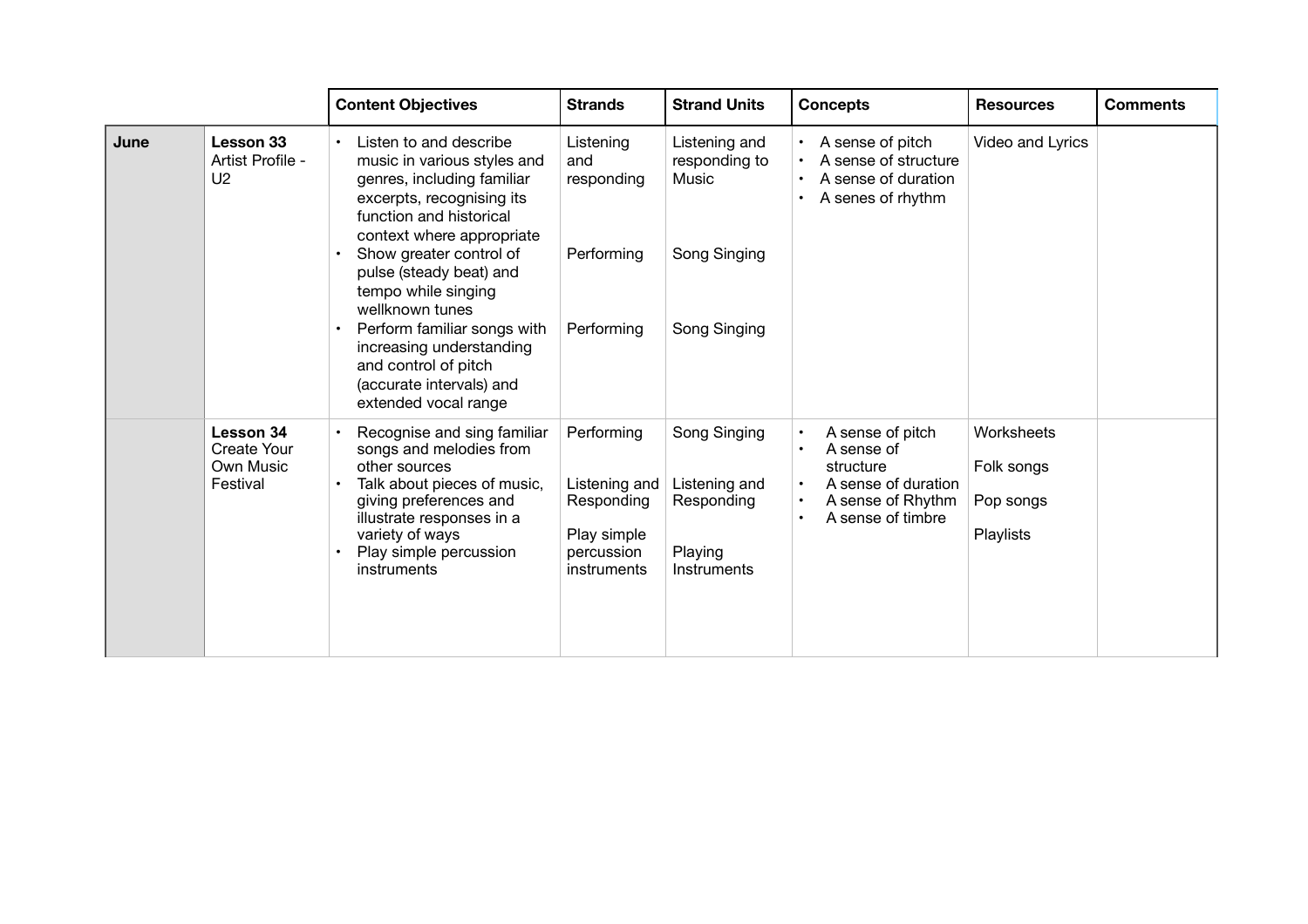|                                      | <b>Content Objectives</b>                                                                                                                                                                                                 | <b>Strands</b>                                                                        | <b>Strand Units</b>                                                   | <b>Concepts</b>                                                                                              | <b>Resources</b>                                   | <b>Comments</b> |
|--------------------------------------|---------------------------------------------------------------------------------------------------------------------------------------------------------------------------------------------------------------------------|---------------------------------------------------------------------------------------|-----------------------------------------------------------------------|--------------------------------------------------------------------------------------------------------------|----------------------------------------------------|-----------------|
| Lesson 35<br>End of Year<br>Festival | Recognise and sing familiar<br>songs and melodies from<br>other sources<br>Talk about pieces of music,<br>giving preferences and<br>illustrate responses in a<br>variety of ways<br>Play simple percussion<br>instruments | Performing<br>Listening and<br>Responding<br>Play simple<br>percussion<br>instruments | Song Singing<br>Listening and<br>Responding<br>Playing<br>Instruments | A sense of pitch<br>A sense of<br>structure<br>A sense of duration<br>A sense of Rhythm<br>A sense of timbre | Worksheets<br>Folk songs<br>Pop songs<br>Playlists |                 |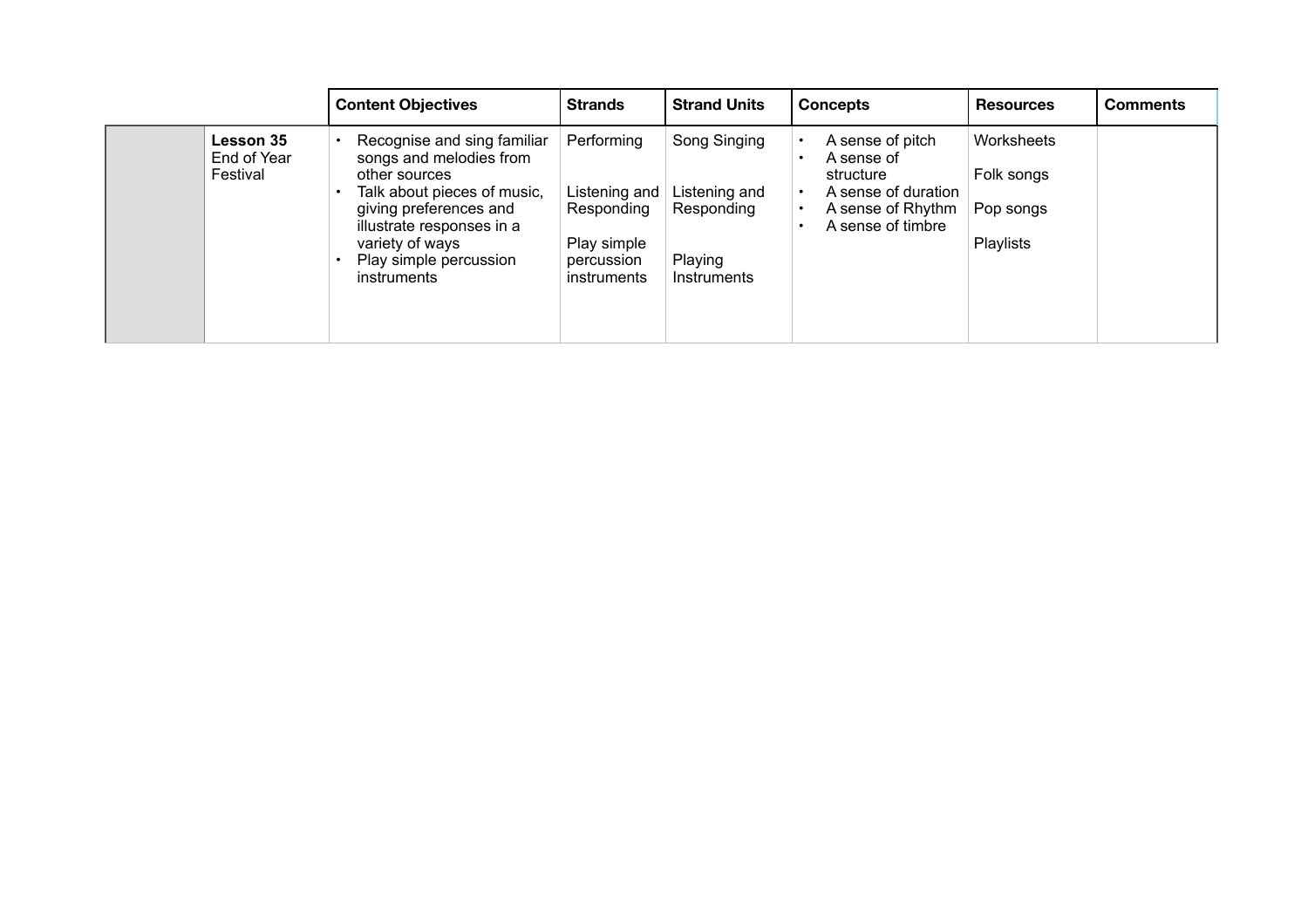# **Aims**

- to encourage enjoyment, critical appreciation and understanding of music
- to develop the child's understanding and appreciation of a wide range of styles and genres, fostering cultural empathy
- to develop the child's capacity to express ideas, feelings and experiences through music as an individual and in collaboration with others
- to enable the child to develop his/her musical potential and to experience being actively engaged in musical creativity
- to nurture the child's self-esteem and self-confidence through participation in musical activities
- to foster higher-order thinking and lifelong learning through the acquisition of musical knowledge, skills, concepts and values
- to enhance the quality of the child's life through aesthetic musical experience

# **Musical Concepts to be Developed**

- **A sense of pulse** (the beat of a song, where we tap our toes)
- **A sense of duration** (the length of a sound event or section of music, is it long or short?)
- **A sense of tempo** (fast or slow)
- **A sense of pitch** (high or low pitch, contours of a melody. Is the melody going up or down?)
- **A sense of dynamics** (loud or soft, getting louder or getting softer)
- **A sense of structure** (different sections of a song, intro / verse / chorus)
- **A sense of timbre** (the difference between instruments, their unique sound and character)
- **A sense of texture** (how different instruments and musical elements sound and fit together)
- **A sense of style** (different genres and types of music from different cultures around the world)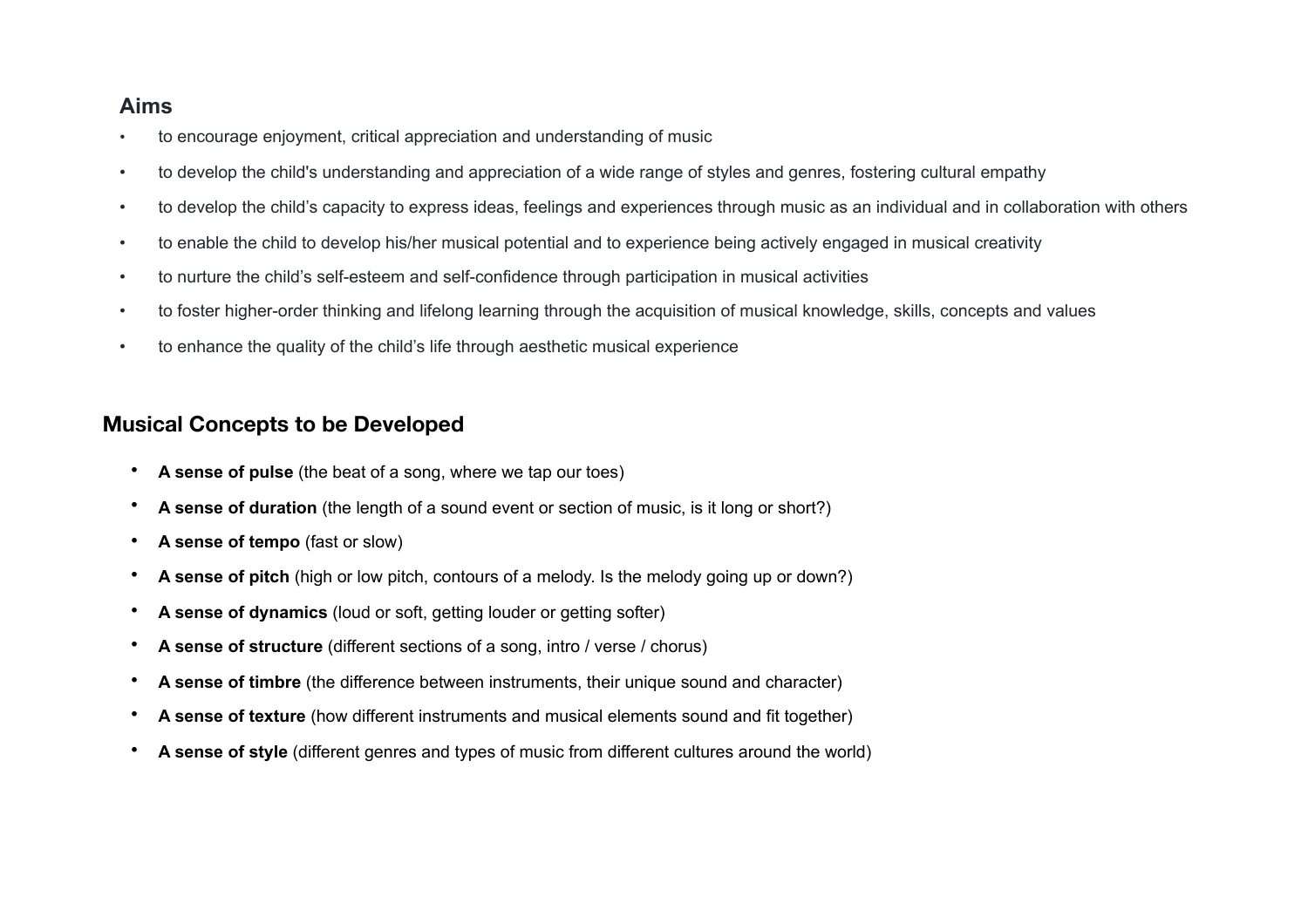# **Approaches and Methodologies**

#### **Talk and discussion**

Talk and discussion will be used throughout the lessons to ascertain the children's previous knowledge about the given topic and the best way to approach the lesson. This method will also be used in all listening and responding lessons and composition lessons, developing critical listening and appraisal.

### **Collaborative/Co-operative learning**

Group work will be used frequently, including group performance, composition lessons and project based activites.

# **Use of ICT**

Video clips, online resources and interactive resources will be used in each lesson to enhance the children's learning experience, and to encourage group performance and composition. All DabbledooMusic resources are optimised for interactive whiteboards. Sing-along videos will also feature in song singing lessons.

# **Direct teaching**

- Direct teaching will be used to teach and model the appropriate vocabulary and performance techniques as well as anything else that may arise during the course of the lessons.
- I will directly teach the children the songs to be learned this term using my own voice and sing-along resources at DabbledooMusic.com.
- Meaning of pitch, dynamics and tempo in relation to the musical concepts to be developed.

# **Call-and-response**

The "Jazz Cat" resource will be used to teach pitch through call and response with 3 and 5 note scales. Call and response song will also be used frequently.

# **Movement:** *c***lapping, conducting, marching, dancing**

The children will be taught these skills in order to illustrate the steady beat in the songs learned, and listened to.

# **Imitating environmental sounds with vocals and instruments.**

- Creating soundscapes using different themes throughout the year.
- Using graphic notation to represent environmental sounds as part of composition lessons.
- Exploring the unique sounds of different instruments and how they can be used in a variety of ways.

# **Responding to music in a variety of ways**

- Through movement, art, dance and orally.
- Singing games and action songs.
- Using actions to accompany known songs to aid memory of the song.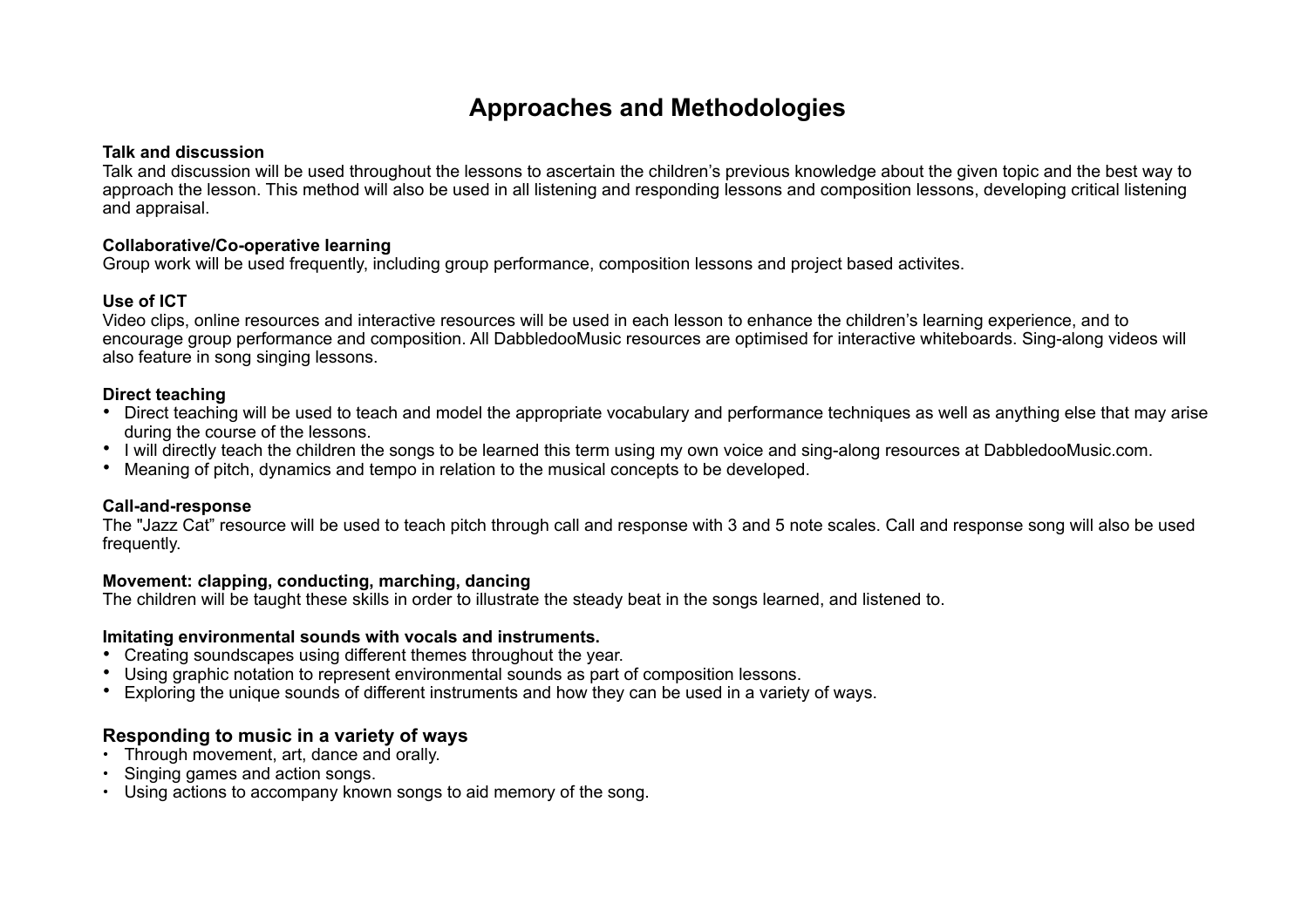# **Differentiation**

Level<br>I will vary the level and complexity of the content to reflect the diversity of the children's previous achievement. I will also recognise the different levels of engagement and interaction within each lesson or activity. At every stage of group performance or composition children will be encouraged to contribute at a level suitable to them.

### **Sequence**

The child will be introduced to different elements of the learning content in accordance with their stage of readiness. All children will be introduced to new topics through the appropriate level of DabbledooMusic resources.

# **Teaching style**

A variety of methodologies will be used, as outlined in methodologies section, to allow all children to engage with the lesson.

# **Task**

A variety of tasks are set relating to each learning activity. Different strands will be explored in each lesson combining group and individual tasks.

#### **Pace**

I will vary the rate at which teaching takes place and the rate at which children are required to work and produce outcomes. Children will proceed at their own pace with each activity particularly in the worksheets and composition elements.

#### **Choice**

Children can choose activities, within each lesson, that they find interesting and that match their ability. The children will be placed in groups based on topics they choose, instruments chosen, choice of percussion, choice of response. This will be possible through the online Resource section of DabbledooMusic.

# **Support**

I will vary the nature of the support in accordance with the children's individual needs. (e.g. peer modelling, one to one teacher support).

#### **Resource**

The children are provided with online resources and worksheets specific to their own level of learning needs. The DabbledooMusic resources are designed to allow different levels to work together as an ensemble.

# **Response**

The children have opportunities to provide different outcomes while working on the same task. Body percussion, use of percussion instruments, through dance, worksheets and written tasks.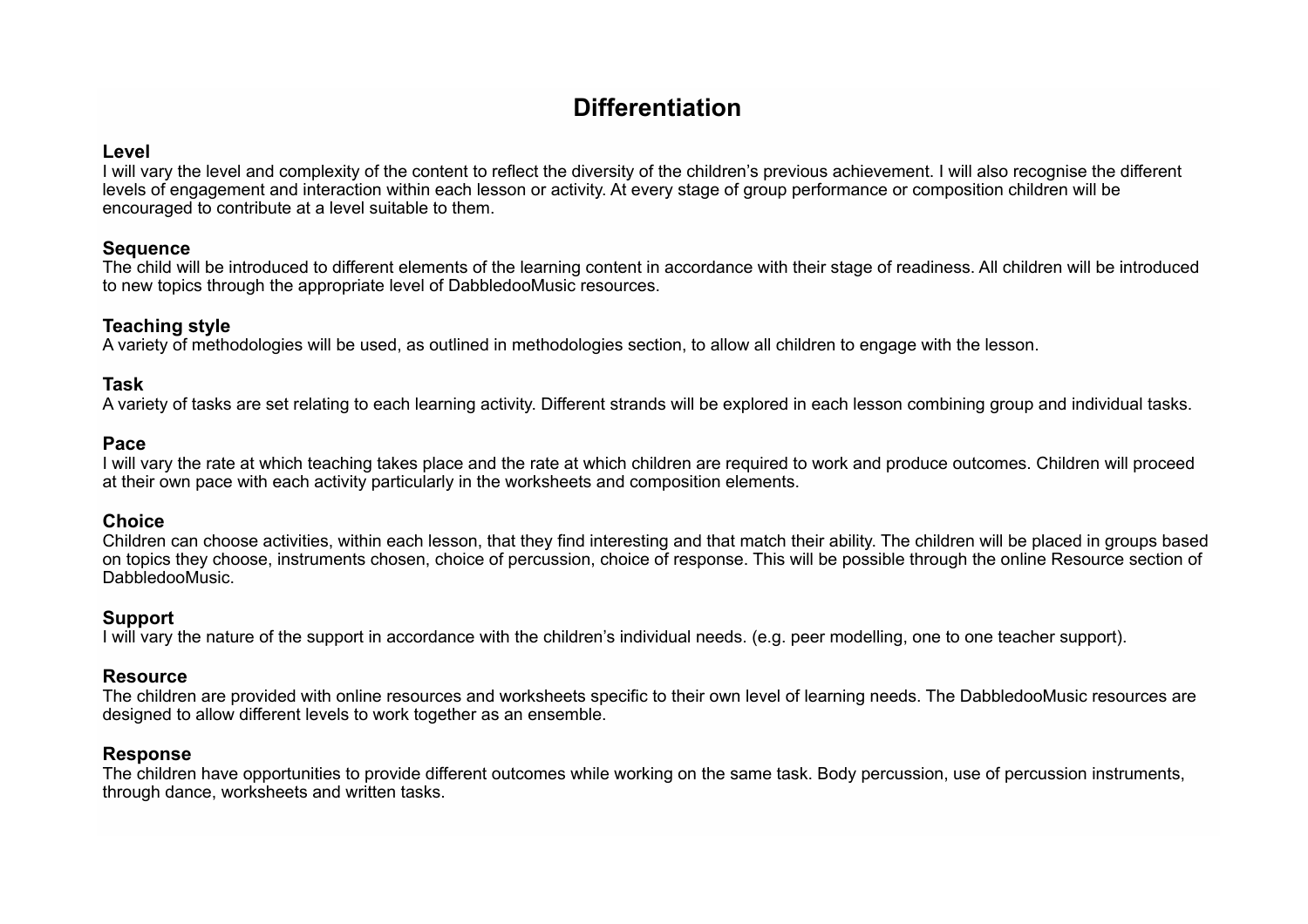# **Assessment**

# **Conferencing**

The children have frequent opportunities to talk about their work in either one-to-one, small groups or whole-class settings. The colour coded groups used in DabbledooMusic will assist this activity.

These are some of the questions I will use to guide this interaction:

*What did you find easy? What did you find difficult? What do you think you need more help with? What area do you need more practice in?* 

# **Questioning**

I plan on using a variety of questioning levels to ascertain the children's previous knowledge and practice, as well as what they have learned in the lesson.

# **Teacher observation**

As the children work during the Music classes, I will circulate the area taking brief notes. I plan to choose key musical concepts per lesson to observe and assess the children on, depending on the lesson content, for example, can demonstrate the steady beat, follow a pictorial symbol

# **Teacher designed tasks and tests**

I will frequently set tasks in the music class based on worksheet resources. These will allow for review of previous skills taught, as well as assessing what needs to be taught before the lesson continues. They will also ascertain what the children have learned in this lesson; if they understood the concept, if they mastered the concept etc.

# **Pupil Profiles and Portfolio**

Information observed, completed and collected about the child's learning in music will be compiled in their personal profile in the teacher's assessment folder. This will be based on the worksheet content with DabbledooMusic.